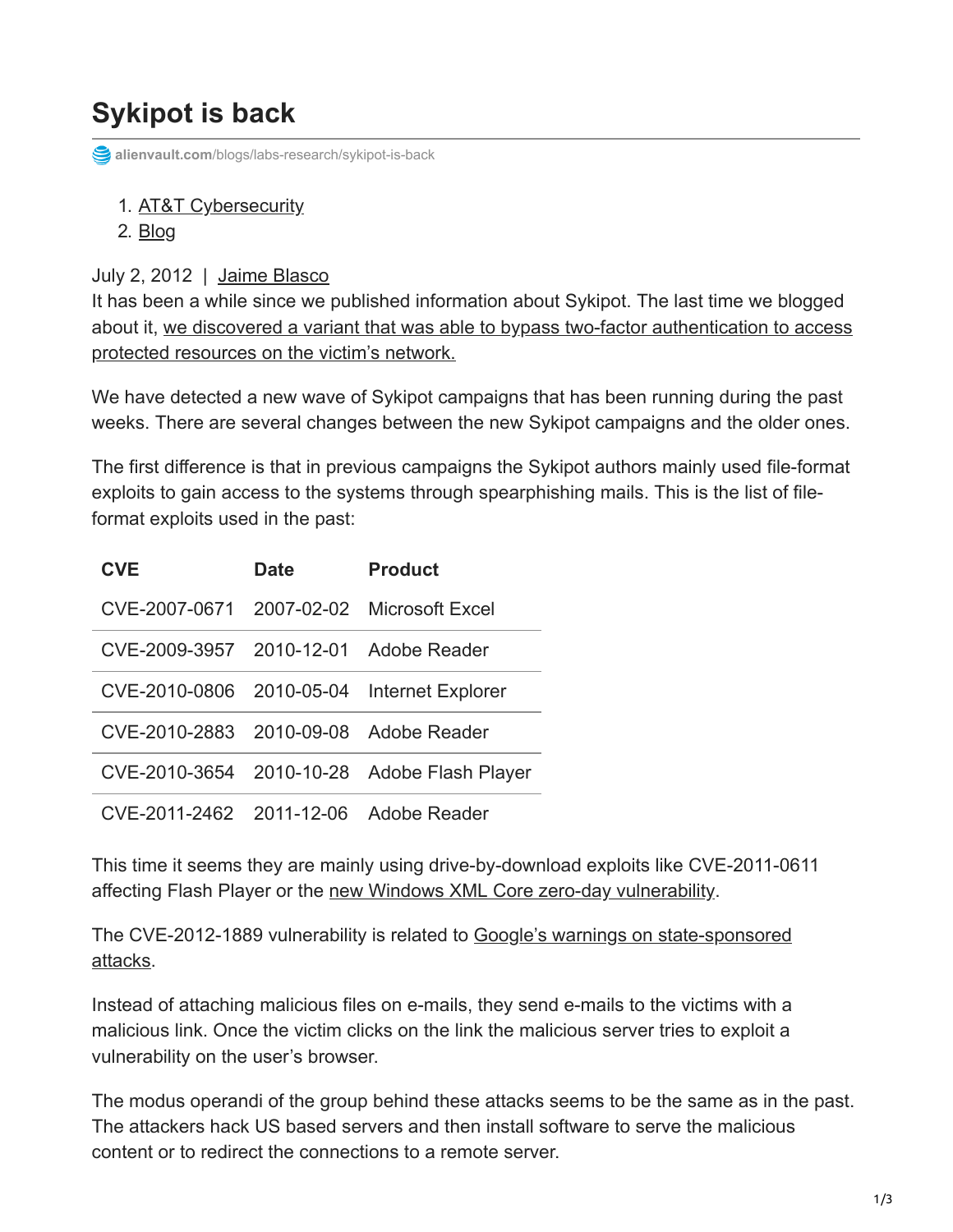The malware continues using SSL to communicate with the C&C server. Once executed, the malware tries to get a configuration file from a remote server. On the older versions they used an underlying encryption using the XOR key "19990817" for the config files. The XOR obfuscation has been removed and in the new versions a simple byte subtraction routine is used.



The configuration file is requested from a remote server using the following URL format:

GET /get.asp?nm=index.dat&hnm= [HOSTNAME]-[IP-ADDRESS]-[IDENTIFIER] (SSL based)

They continue to use the hardcoded referer of 'www.yahoo.com' on the requests.

The new configuration format supports several commands and most of the previous names have changed. This is the list of supported instructions:

- porth - List of active connections (netstat-like)

- processh List of processes running on the system
- tasklisth List of processess (tasklist.exe-like)
- serviceslisth List of running services and their status (running/stopped)
- starth Starts a service
- stoph Stops a service
- delh Deletes a file
- gh Gets a file from the C&C server
- ph Uploads a file to the C&C server
- dir/h Lists a directory/file
- dir/sh Lists a directory/file
- runh -
- EXITH Deletes the malware from the system